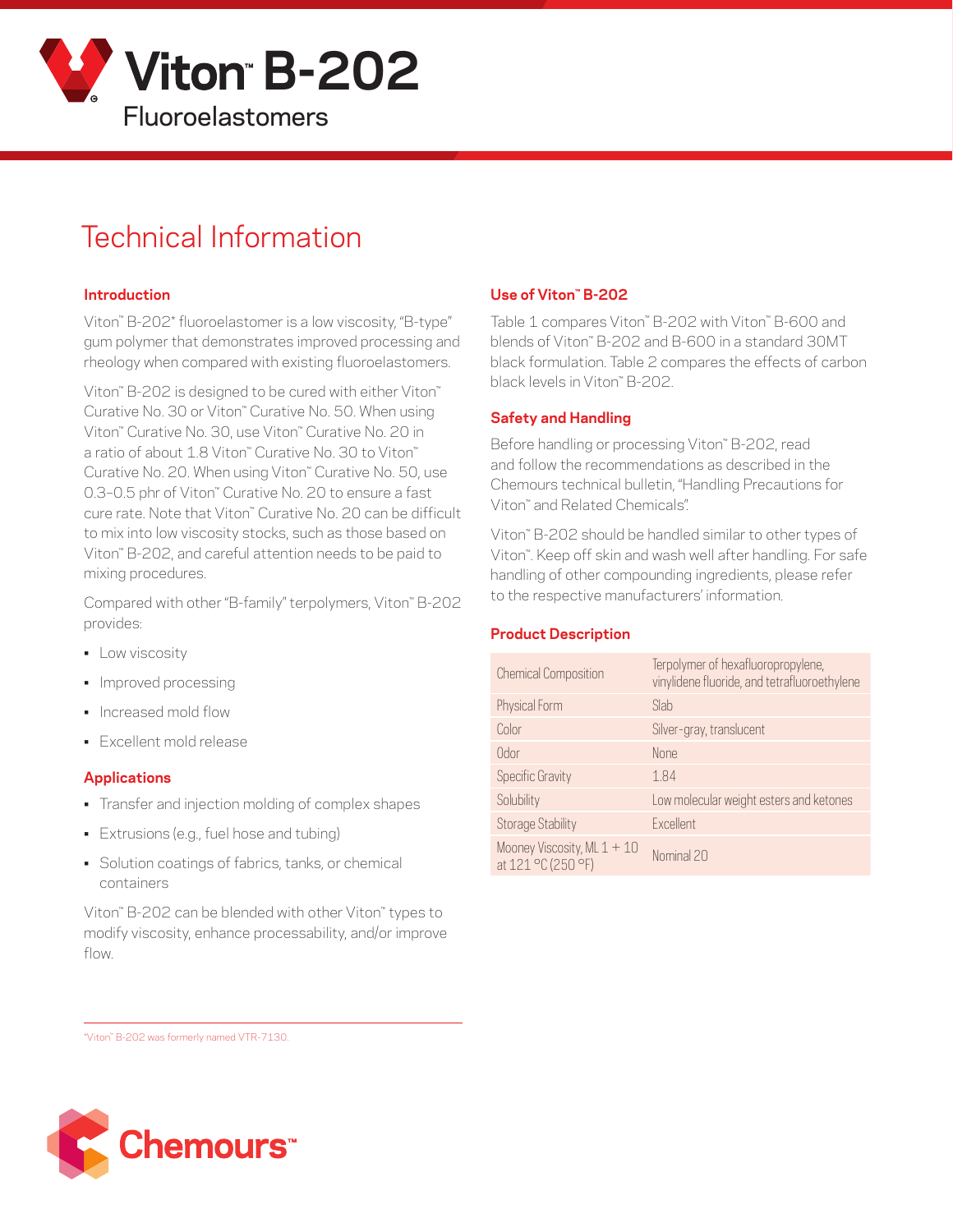|                                                                               |              |                | Blends of Viton" B-202 and B-600 |      |      |
|-------------------------------------------------------------------------------|--------------|----------------|----------------------------------|------|------|
|                                                                               | $\mathsf{A}$ | $\overline{B}$ | $\mathsf{C}$                     | D    | Ε    |
| Viton" B-202                                                                  | 100          | 75             | 50                               | 25   |      |
| Viton" B-600                                                                  |              | 25             | 50                               | 75   | 100  |
| MT Black (N990)                                                               | 30           | 30             | 30                               | 30   | 30   |
| Calcium Hydroxide                                                             | $6\,$        | 6              | $6\,$                            | 6    | 6    |
| High-Activity MgO                                                             | 3            | 3              | 3                                | 3    | 3    |
| Viton" Curative No. 50                                                        | 2.5          | 2.5            | 2.5                              | 2.5  | 2.5  |
| Viton" Curative No. 20                                                        | 0.5          | 0.5            | 0.5                              | 0.5  | 0.5  |
| <b>Stock Properties</b>                                                       |              |                |                                  |      |      |
| Mooney Viscosity, ML 1 + 10 at 121 °C (250°F)                                 |              |                |                                  |      |      |
| $ML 1 + 10, \mu m$                                                            | 54           | 60             | 67                               | 77   | 93   |
| Mooney Scorch, MS at 121 °C (250°F)                                           |              |                |                                  |      |      |
| Minimum Viscosity, um                                                         | 28           | 31             | 36                               | 41   | 47   |
| Rise in 30', µm                                                               | 0.5          | 0.4            | 1.2                              | 3.0  | 3.3  |
| ODR at 177 °C (351 °F), 3° arch, 15 min motor                                 |              |                |                                  |      |      |
| Minimum torque, M <sub>L</sub> , dNm                                          | 6.8          | 7.9            | 9.9                              | 11.6 | 14.2 |
| Maximum torque, MH, dNm                                                       | 104          | 109            | 114                              | 116  | 120  |
| Scorch time, t <sub>s</sub> 2, min                                            | 2.4          | 2.4            | 2.3                              | 2.1  | 2.0  |
| Scorch time, t <sub>c</sub> 50, min                                           | 3.6          | 3.7            | 3.7                              | 3.5  | 3.5  |
| Optimum cure time, t <sub>c</sub> 90, min                                     | 4.1          | 4.1            | 4.1                              | 3.9  | 3.9  |
| MDR2000 at 177 °C (351 °F), 0.5° arc, 12 min                                  |              |                |                                  |      |      |
| Minimum torque, M <sub>I</sub> , dNm                                          | 0.8          | 1.0            | 1.2                              | 1.4  | 1.7  |
| Maximum torque, M <sub>H</sub> , dNm                                          | 26.3         | 27.0           | 27.7                             | 28.5 | 29.7 |
| Scorch time, t <sub>s</sub> 1, min                                            | 1.5          | 1.5            | 1.4                              | 1.3  | 1.2  |
| Scorch time, t <sub>s</sub> 2, min                                            | 1.8          | 1.8            | 1.7                              | 1.6  | 1.5  |
| Scorch time, t <sub>c</sub> 50, min                                           | 2.3          | 2.3            | 2.2                              | 2.1  | 2.0  |
| Optimum cure time, t <sub>s</sub> 2, min                                      | 3.3          | 3.3            | 3.1                              | 2.9  | 2.8  |
| Optimum cure time, t <sub>c</sub> 90, min                                     | 3.9          | 3.8            | 3.7                              | 3.4  | 3.3  |
| Rosand Caplillary Rheomoeter at 100 °C (212 °F), 1.5 mm Die, L/D = 0/1        |              |                |                                  |      |      |
| <b>Shear Rate</b>                                                             |              |                | Pressure (MPa)                   |      |      |
| $113 \text{ sec}^{-1}$                                                        | 4.6          | 4.9            | 5.3                              | 5.6  | 5.3  |
| $452$ sec $^{-1}$                                                             | 6.7          | 7.1            | 7.0                              | 7.7  | 7.2  |
| $1,129$ sec $-1$                                                              | 8.8          | 9.1            | 9.0                              | 9.6  | 9.2  |
| <b>Vulcanizate Properties</b>                                                 |              |                |                                  |      |      |
| Slabs Cured 10 min at 177 °C (351 °F) and Post-Cured 24 hr at 232 °C (450 °F) |              |                |                                  |      |      |
| Stress/Strain at 23 °C (73 °F)-Original, no post-cure                         |              |                |                                  |      |      |
| Hardness, Shore A                                                             | 77           | 78             | 75                               | 74   | 75   |
| M100, MPa                                                                     | 3.7          | 3.7            | 3.9                              | 3.8  | 3.7  |
| Tb, MPa                                                                       | 8.7          | 9.3            | 9.4                              | 9.1  | 8.8  |
| Eb, %                                                                         | 310          | 315            | 305                              | 300  | 265  |
| Stress/Strain at 23 °C (73 °F) - Original, post-cure                          |              |                |                                  |      |      |
| Hardness, Shore A                                                             | 78           | 76             | 79                               | 79   | 77   |
| M100, MPa                                                                     | 5.1          | 4.7            | 5.0                              | 5.0  | 5.2  |
| Tb, MPa                                                                       | 13.2         | 12.4           | 13.4                             | 11.9 | 13.4 |
| Eb, %                                                                         | 240          | 230            | 240                              | 230  | 250  |

# **Table 1. Performance of Viton™ B-202 Alone and in Blends with Viton™ B-600**

*continued*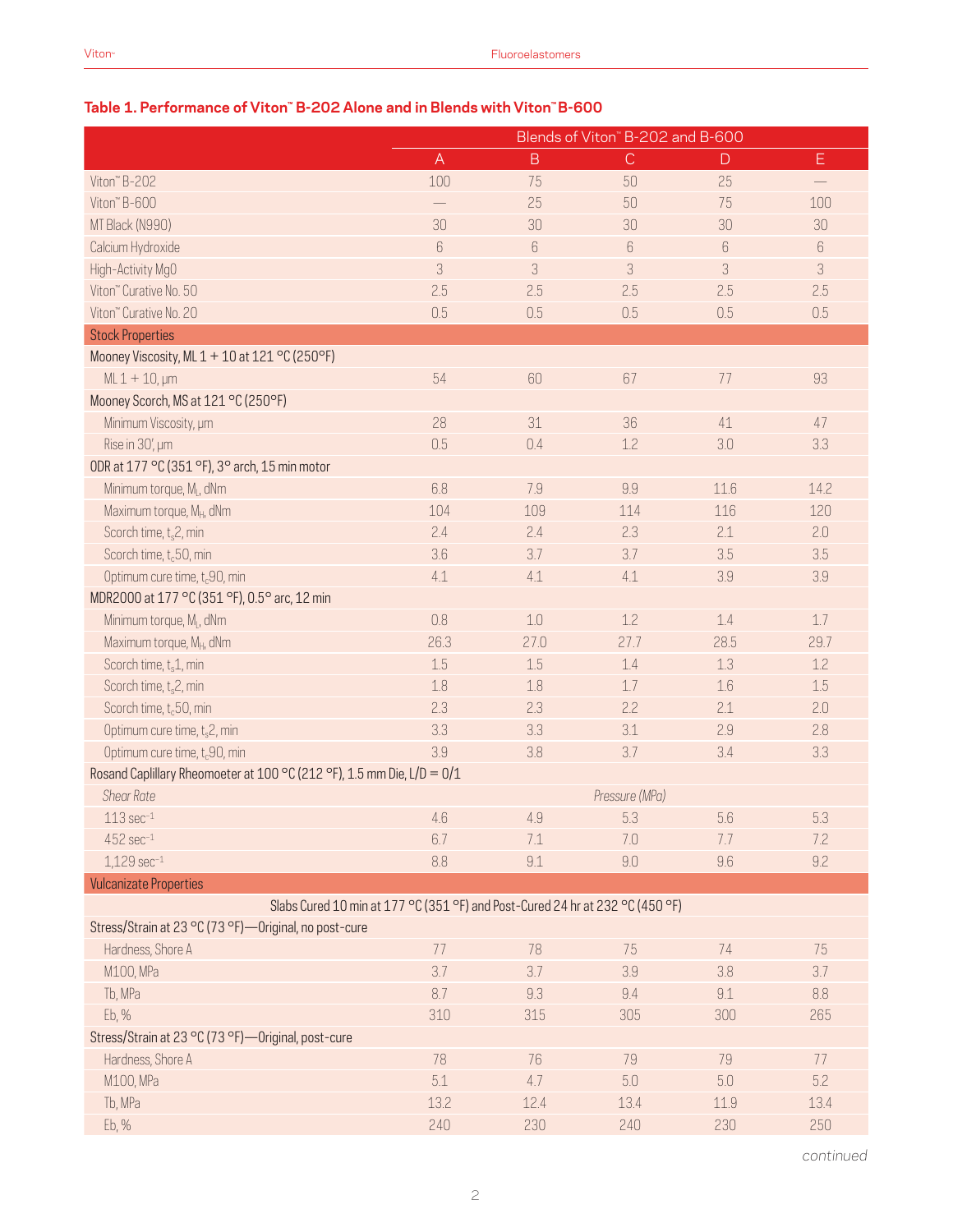|                                                                                              | $\sigma$ Alone and in Dienus with viton $\sigma$ -000 (continued)<br>Blends of Viton" B-202 and B-600 |                |                |                |                           |
|----------------------------------------------------------------------------------------------|-------------------------------------------------------------------------------------------------------|----------------|----------------|----------------|---------------------------|
|                                                                                              | A                                                                                                     | $\mathsf B$    | $\mathsf{C}$   | $\Box$         | Ε.                        |
| Stress/Strain at 23 °C (73 °F)-After aging 168 hr at 200 °C (392 °F)                         |                                                                                                       |                |                |                |                           |
| Hardness, Shore A                                                                            | 80                                                                                                    | 78             | 77             | 77             | 77                        |
| M100, MPa                                                                                    | 5.8                                                                                                   | 5.4            | 5.6            | 5.2            | 5.7                       |
|                                                                                              |                                                                                                       |                |                |                |                           |
| Tb, MPa                                                                                      | 13.5                                                                                                  | 13.7           | 12.4           | 13.0           | 13.9                      |
| Eb, %                                                                                        | 230                                                                                                   | 240            | 210            | 230            | 230                       |
| Change M100, %                                                                               | 13                                                                                                    | 13             | 12             | 5              | 11                        |
| Change Tb, %                                                                                 | $\overline{c}$                                                                                        | 11             | $-8$           | $\overline{9}$ | $\overline{4}$            |
| Change Eb, %                                                                                 | $-6$                                                                                                  | 3              | $-11$          | $-1$           | $-6$                      |
| Change Hardness, pts                                                                         | $\overline{c}$                                                                                        | $\overline{c}$ | $-2$           | $-2$           | $\hbox{O}$                |
| Stress/Strain at 23 °C (73 °F)-After aging 168 hr at 250 °C (482 °F)                         |                                                                                                       |                |                |                |                           |
| Hardness, Shore A                                                                            | 79                                                                                                    | 79             | 75             | 75             | 76                        |
| M100, MPa                                                                                    | 4.6                                                                                                   | 4.2            | 4.3            | 4.3            | 4.5                       |
| Tb, MPa                                                                                      | 11.2                                                                                                  | 10.9           | 11.1           | 10.9           | 12.8                      |
| Eb, %                                                                                        | 230                                                                                                   | 240            | 230            | 230            | 240                       |
| Change M100, %                                                                               | $-10$                                                                                                 | $-11$          | $-13$          | $-13$          | $-13$                     |
| Change Tb, %                                                                                 | $-15$                                                                                                 | $-12$          | $-17$          | $-9$           | $-5$                      |
| Change Eb, %                                                                                 | $-6$                                                                                                  | 3              | $-3$           | $\mathbf 1$    | $-3$                      |
| Change Hardness, pts                                                                         | $\mathbf 1$                                                                                           | 3              | $-4$           | $-4$           | $^{\rm -1}$               |
| Stress/Strain at 23 °C (73 °F)-After aging 168 hr at 150 °C (302 °F) in ASTM 105 0il         |                                                                                                       |                |                |                |                           |
| Hardness, Shore A                                                                            | 82                                                                                                    | 81             | 81             | 81             | 81                        |
| M100, MPa                                                                                    | 5.5                                                                                                   | 6.0            | 6.0            | 5.8            | 5.5                       |
| Tb, MPa                                                                                      | 6.7                                                                                                   | 7.0            | 6.8            | 6.7            | 6.4                       |
| Eb, %                                                                                        | 135                                                                                                   | 125            | 115            | 120            | 125                       |
| Change M100, %                                                                               | 8                                                                                                     | 26             | 20             | 18             | 6                         |
| Change Tb, %                                                                                 | $-49$                                                                                                 | $-44$          | $-49$          | $-44$          | $-52$                     |
| Change Eb, %                                                                                 | $-45$                                                                                                 | $-46$          | $-52$          | $-47$          | $-50$                     |
| Change Hardness, pts                                                                         | $\overline{4}$                                                                                        | 5              | $\overline{c}$ | $\overline{c}$ | $\sqrt{4}$                |
| Stress/Strain at 23 °C (73 °F)-After aging 70 hr at 2000 °C (3632 °F) in Stauffer 7700 Fluid |                                                                                                       |                |                |                |                           |
| Hardness, Shore A                                                                            | 69                                                                                                    | 71             | 69             | 70             | 70                        |
| M100, MPa                                                                                    | 4.6                                                                                                   | 4.2            | 4.4            | 4.6            | 4.2                       |
| Tb, MPa                                                                                      | 11.3                                                                                                  | 11.4           | 11.5           | 11.4           | 11.2                      |
| Eb, %                                                                                        | 250                                                                                                   | 255            | 235            | 265            | 265                       |
| Change M100, %                                                                               | $-10$                                                                                                 | $-12$          | $-11$          | $-7$           | $-18$                     |
| Change Tb, %                                                                                 | $-15$                                                                                                 | $-8$           | $-14$          | $-4$           | $-16$                     |
| Change Eb, %                                                                                 | $\overline{4}$                                                                                        | $\,9$          | $\bigcirc$     | 16             | $7\phantom{.}$            |
| Change Hardness, pts                                                                         | $-9$                                                                                                  | $-5$           | $-10$          | $-9$           | $-7$                      |
| Fluid Resistance, Volume Swell, %                                                            |                                                                                                       |                |                |                |                           |
|                                                                                              |                                                                                                       | 3              |                |                |                           |
| Fuel C, 70 hr at 23 °C (73 °F)                                                               | $\sqrt{3}$                                                                                            |                | 3              | $\sqrt{3}$     | $\ensuremath{\mathsf{3}}$ |
| Methanol, 70 hr at 23 °C (73 °F)                                                             | $17$                                                                                                  | 17             | $17\,$         | 17             | 17                        |
| Stauffer 7700 Fluid, 70 hr at 200 °C (392 °F)                                                | $\hbox{g}$                                                                                            | $\overline{9}$ | $\hbox{9}$     | $\,9$          | $\overline{9}$            |
| ASTM 105 0il, 70 hr at 150 °C (302 °F)                                                       | $-1$                                                                                                  | $-1$           | $-1$           | $-1$           | $-1$                      |
| Compression Set, %, Method B plied disks                                                     |                                                                                                       |                |                |                |                           |
| Aged 70 hr at 150 °C (302 °F)                                                                | 20                                                                                                    | 17             | 16             | 14             | 14                        |
| Aged 70 hr at 200 °C (392 °F)                                                                | 34                                                                                                    | 29             | 26             | 24             | 22                        |
| Aged 168 hr at 200 °C (392 °F)                                                               | 42                                                                                                    | 37             | 31             | 29             | 26                        |

# **Table 1. Performance of Viton™ B-202 Alone and in Blends with Viton™ B-600 (continued)**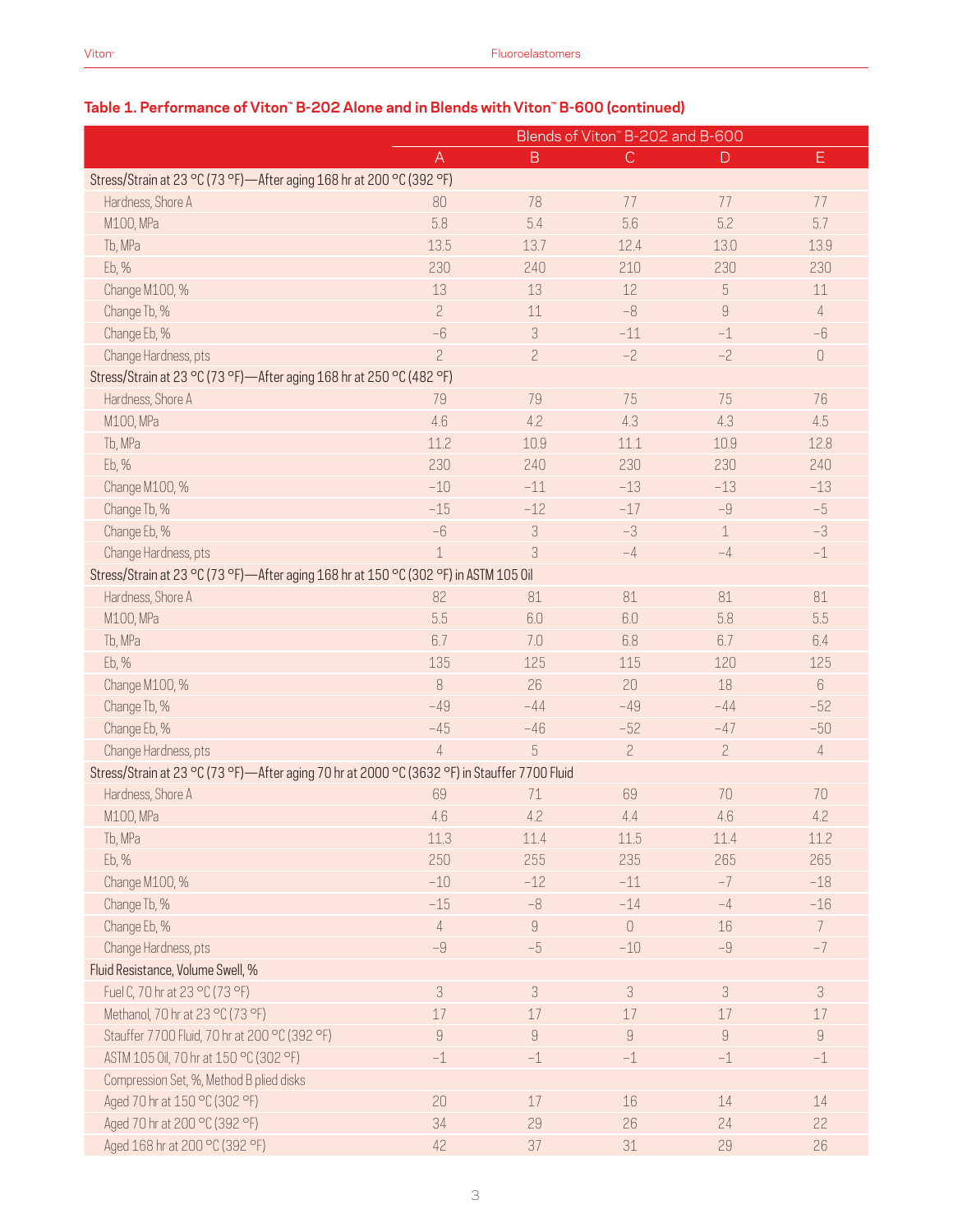# **Table 2. The Effect of Carbon Black Level in Viton™ B-202**

|                                                                               | Blends of Viton" B-202 and B-600 |                                      |         |          |           |
|-------------------------------------------------------------------------------|----------------------------------|--------------------------------------|---------|----------|-----------|
|                                                                               | 45 phr                           | 30 phr                               | 15 phr  | 5 phr    | $2.5$ phr |
| Viton" B-202                                                                  | 97                               | 97                                   | 97      | 97       | 97        |
| Calcium Hydroxide                                                             | 6                                | 6                                    | 6       | $6\,$    | $6\,$     |
| MT Black (N990)                                                               | 45                               | 30                                   | 15      | 5        | 2.5       |
| High-Activity MgO                                                             | 3                                | 3                                    | 3       | 3        | 3         |
| Viton" Curative No. 50                                                        | 2.5                              | 2.5                                  | 2.5     | 2.5      | 2.5       |
| Viton" Curative No. 20                                                        | 0.5                              | 0.5                                  | 0.5     | 0.5      | 0.5       |
| <b>Stock Properties</b>                                                       |                                  |                                      |         |          |           |
| Mooney Viscosity, ML 1 + 10 at 121 °C (250 °F)                                |                                  |                                      |         |          |           |
| $ML 1 + 10, \mu m$                                                            | 84                               | 65                                   | 51      | 43       | 41        |
| Mooney Scorch MS at 121 °C (250 °F)                                           |                                  |                                      |         |          |           |
| Minimum Viscosity, um                                                         | 44                               | 33                                   | 26      | 23       | 22        |
| Rise in 30', µm                                                               | $\mathbf 1$                      | $\begin{matrix} 0 \\ 0 \end{matrix}$ | 0       | $\theta$ | 0         |
| ODR at 177 °C (351 °F), 3° arch, 15 min motor                                 |                                  |                                      |         |          |           |
| Minimum torque, M <sub>1</sub> , dNm                                          | 10.8                             | 8.7                                  | 6.6     | 7.5      | 6.6       |
| Maximum torque, M <sub>H</sub> , dNm                                          | 88                               | 89                                   | 77      | 84       | 74        |
| Scorch time, t <sub>s</sub> 2, min                                            | 1.9                              | 2.2                                  | 2.8     | 2.5      | 2.7       |
| Scorch time, t <sub>c</sub> 50, min                                           | 3.1                              | 3.4                                  | 4.0     | 3.7      | 3.8       |
| Optimum cure time, t <sub>c</sub> 90, min                                     | 4.0                              | 4.1                                  | 4.6     | 4.3      | 4.4       |
| MDR2000 at 177 °C (351 °F), 0.5° arc, 12 min                                  |                                  |                                      |         |          |           |
| Minimum torque, M <sub>i</sub> , dNm                                          | 1.6                              | 0.9                                  | 0.7     | 0.5      | 0.5       |
| Maximum torque, M <sub>H</sub> , dNm                                          | 30.2                             | 22.5                                 | 15.5    | 12.3     | 11.5      |
| Scorch time, $t_s$ 1, min                                                     | 0.9                              | 1.3                                  | 1.5     | 1.8      | 1.7       |
| Scorch time, t <sub>s</sub> 2, min                                            | 1.1                              | 1.5                                  | 1.7     | 1.9      | 1.8       |
| Optimum cure time, t <sub>c</sub> 90, min                                     | 2.8                              | 3.0                                  | 3.0     | 3.1      | 2.9       |
| <b>Vulcanizate Properties</b>                                                 |                                  |                                      |         |          |           |
| Slabs Cured 10 min at 177 °C (351 °F) and Post-Cured 24 hr at 232 °C (450 °F) |                                  |                                      |         |          |           |
| Stress/Strain at 23 °C (73 °F)-Original, no post-cure                         |                                  |                                      |         |          |           |
| Hardness, Shore A                                                             | 83                               | 75                                   | 66      | 58       | 56        |
| M100, MPa                                                                     | 4.4                              | 3.2                                  | 2.3     | 1.6      | 1.4       |
| Tb, MPa                                                                       | 8.0                              | 8.1                                  | 8.0     | 8.0      | 7.0       |
| Eb, %                                                                         | 304                              | 384                                  | 358     | 367      | 337       |
| Stress/Strain at 23 °C (73 °F)-Original, no post-cure                         |                                  |                                      |         |          |           |
| MP50, MPa                                                                     | 2.2                              | $1.6\,$                              | 1.4     | $1.1\,$  | $1.1\,$   |
| M100, MPa                                                                     |                                  | 2.7                                  |         |          |           |
| Tb, MPa                                                                       | 3.3                              | 2.8                                  | $1.7\,$ | $1.5\,$  | $1.4\,$   |
| Eb, %                                                                         | 89                               | 103                                  | 70      | 75       | 74        |
| Stress/Strain at 23 °C (73 °F)-Original, post-cured                           |                                  |                                      |         |          |           |
| Hardness, Shore A                                                             | 85                               | 78                                   | 65      | 56       | 56        |
| M100, MPa                                                                     | 5.7                              | 4.7                                  | 2.8     | 1.8      | 1.6       |
| Tb, MPa                                                                       | 10.8                             | 11.4                                 | 11.3    | 9.7      | 8.4       |
| Eb, %                                                                         | 238                              | 281                                  | 329     | 321      | 295       |
| Compression Set, %, Method B plied disks                                      |                                  |                                      |         |          |           |
| Aged 70 hr at 150 °C (302 °F)                                                 | 24                               | 18                                   | 15      | $15\,$   | $16\,$    |
| Aged 70 hr at 200 °C (392 °F)                                                 | 38                               | 31                                   | 26      | 25       | 26        |
| Aged 168 hr at 200 °C (392 °F)                                                | 52                               | 45                                   | $41\,$  | 40       | 42        |